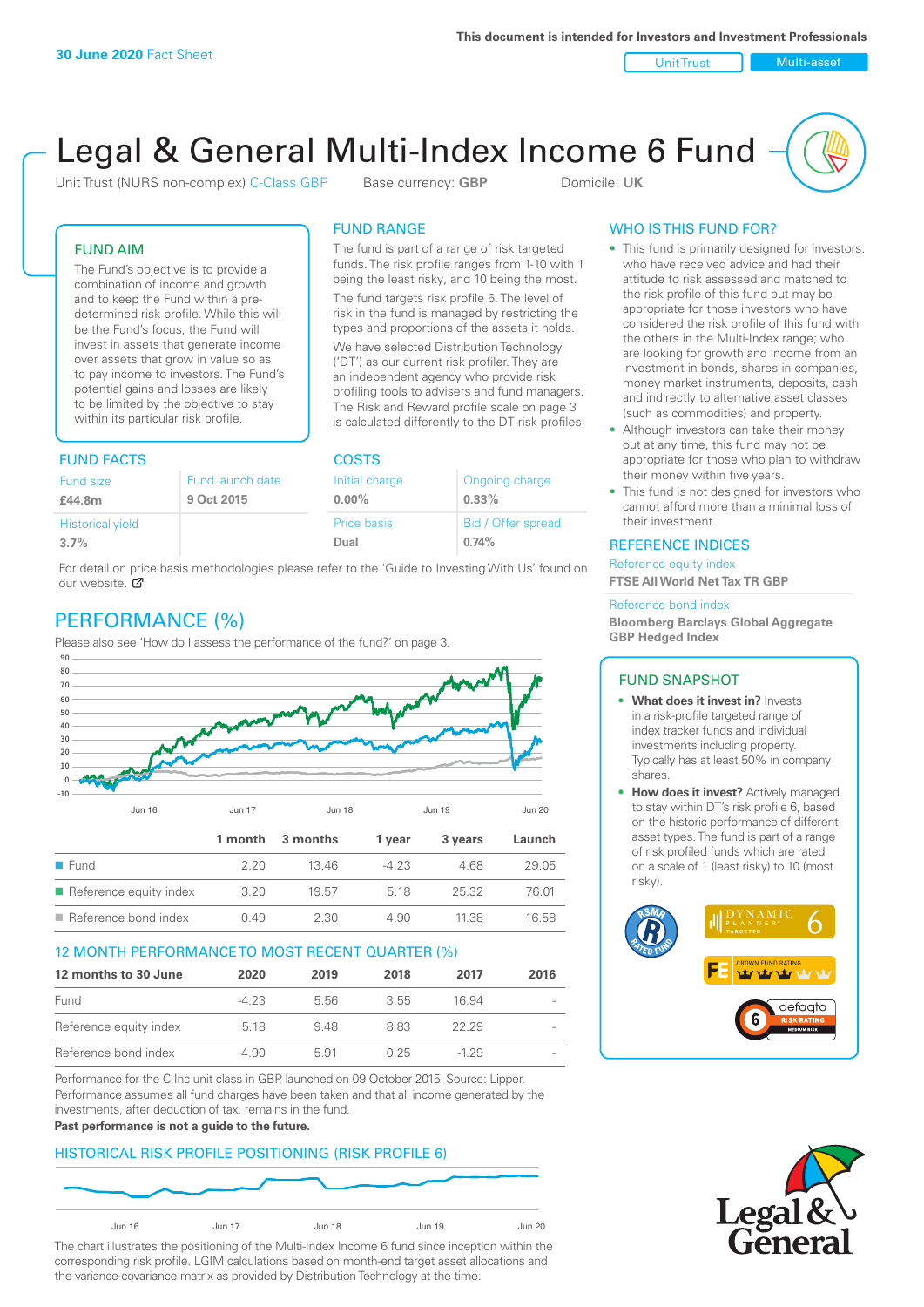## Legal & General Multi-Index Income 6 Fund

Unit Trust (NURS non-complex) C-Class GBP

## PORTFOLIO BREAKDOWN

All data source LGIM unless otherwise stated. Totals may not sum due to rounding.





#### FUND MANAGERS

The fund managers have responsibility for managing the multi-index fund range. They are part of the Multi-Asset Funds (MAF) team in LGIM. This team focuses on designing and managing multi-asset funds that are tailored to match the specific objectives of various client types. The team sits within a wider Asset Allocation team which combines both depth of experience with a broad range of expertise from different fields, including fund management, investment consulting and risk management roles.

# TOP 10 HOLDINGS (%)

| <b>L&amp;G UK Index Trust</b>                                    | 11.4 |
|------------------------------------------------------------------|------|
| iShares UK Dividend UCITS ETF                                    | 8.2  |
| L&G Emerging Markets Government Bond (US\$) Index Fund           | 7.9  |
| L&G Emerging Markets Government Bond (Local Currency) Index Fund | 7.5  |
| L&G High Income Trust                                            | 6.7  |
| L&G Global Emerging Markets Index Fund                           | 5.5  |
| L&G US Index Trust                                               | 5.1  |
| <b>L&amp;G Pacific Index Trust</b>                               | 5.0  |
| L&G European Index Trust                                         | 4.9  |
| L&G Cash Trust                                                   | 4.8  |

**Important:** Due to exceptional market conditions, spreads are currently volatile and may be higher than indicated. To see the latest spread visit www. legalandgeneral.com/chargesandfees